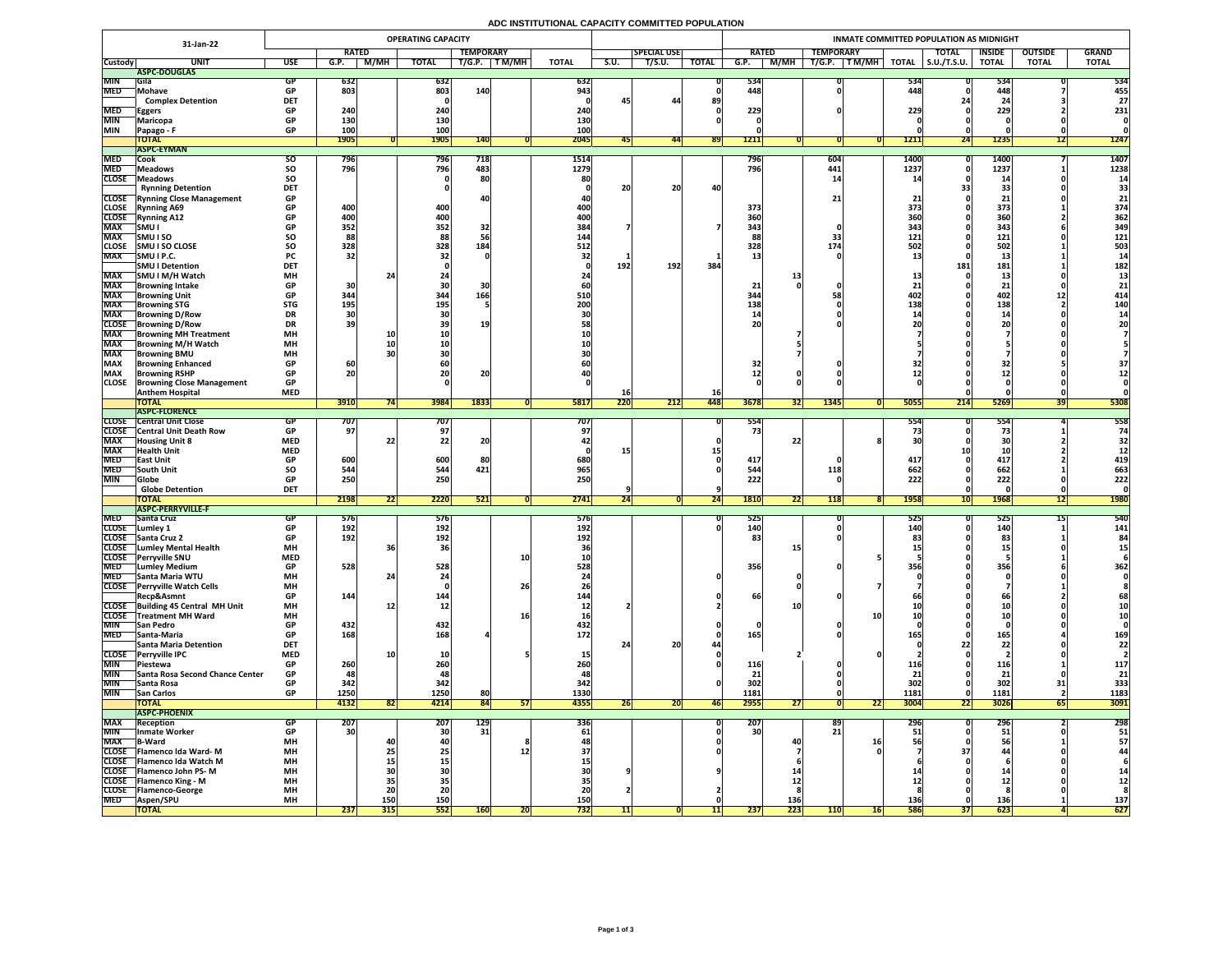# **ADC INSTITUTIONAL CAPACITY COMMITTED POPULATION**

|                          | 31-Jan-22                                               | <b>OPERATING CAPACITY</b>  |                         |             |              |                  |                        |              |                 |                    |              | INMATE COMMITTED POPULATION AS MIDNIGHT |                  |                     |                          |                  |                |              |  |  |  |
|--------------------------|---------------------------------------------------------|----------------------------|-------------------------|-------------|--------------|------------------|------------------------|--------------|-----------------|--------------------|--------------|-----------------------------------------|------------------|---------------------|--------------------------|------------------|----------------|--------------|--|--|--|
|                          |                                                         |                            | <b>RATED</b>            |             |              | <b>TEMPORARY</b> |                        |              |                 | <b>SPECIAL USE</b> |              | <b>RATED</b>                            | <b>TEMPORARY</b> |                     | <b>TOTAL</b>             | <b>INSIDE</b>    | <b>OUTSIDE</b> | <b>GRAND</b> |  |  |  |
| <b>Custody</b>           | <b>UNIT</b>                                             | <b>USE</b>                 | G.P.                    | M/MH        | <b>TOTAL</b> | T/G.P.           | T M/MH<br><b>TOTAL</b> |              | S.U.            | T/S.U.             | <b>TOTAL</b> | M/MH<br>G.P.                            | T/G.P.<br>TM/MH  | <b>TOTAL</b>        | $\vert$ S.U./T.S.U.      | <b>TOTAL</b>     | <b>TOTAL</b>   | <b>TOTAL</b> |  |  |  |
| <b>CLOSE Morey</b>       | <b>ASPC-LEWIS</b>                                       | GP/PC                      | 800                     |             | 800          |                  |                        | 800          | 10 <sub>1</sub> |                    | <b>16</b>    | 598                                     |                  | 598                 |                          | 598              |                | 599          |  |  |  |
|                          | <b>Morey Detention</b>                                  | <b>DET</b>                 |                         |             |              |                  |                        |              | 80              |                    | 80           |                                         |                  |                     |                          |                  |                | 79           |  |  |  |
| <b>CLOSE</b> Rast        |                                                         | <b>PC</b>                  | 404                     |             | 404          |                  |                        | 404          |                 |                    |              | 364                                     |                  | 364                 |                          | 364              |                | 369          |  |  |  |
| <b>CLOSE</b>             | Rast II                                                 | rı.                        |                         |             |              |                  |                        |              |                 |                    |              |                                         |                  |                     |                          |                  |                |              |  |  |  |
| <b>CLOSE</b>             | <b>RAST III</b>                                         | ۲Ć.                        |                         |             | 70           |                  |                        |              |                 |                    |              | 53                                      |                  |                     |                          |                  |                | ככ           |  |  |  |
| <b>MAX</b>               | <b>Rast PC</b><br>CLOSE Rast Close Mgt.                 | <b>PC</b><br><b>PC</b>     | 320                     |             | 320          |                  |                        | 320          |                 |                    |              | 284                                     |                  | 284                 |                          | 284              |                | 293          |  |  |  |
|                          | <b>Lewis Medical</b>                                    | <b>MED</b>                 |                         |             |              |                  |                        |              |                 |                    | <b>17</b>    |                                         |                  |                     |                          |                  |                |              |  |  |  |
| <b>MED</b>               | <b>Stiner</b> I                                         | <b>GP</b>                  | 378                     |             | 378          | 197              |                        | 575          |                 |                    |              | 362                                     |                  | 362                 |                          | 362              |                | 366          |  |  |  |
| <b>MED</b>               | Stiner II                                               | <b>GP</b>                  | 400                     |             | 400          | 208              |                        | 608          |                 |                    |              | 400                                     | 133              | 533                 |                          | 533              |                | 542          |  |  |  |
|                          | <b>Stiner Detention</b>                                 | <b>DET</b>                 |                         |             |              |                  |                        |              | 70              |                    | 70           |                                         |                  |                     |                          | 69               |                | 71           |  |  |  |
| <b>MIN</b>               | <b>Bachman PC</b>                                       |                            | 300<br>300 <sub>l</sub> |             | 300          | 76               |                        | 376          |                 |                    |              | 266                                     |                  | 266<br>cool         |                          | 266<br>200       |                | 266          |  |  |  |
| <b>MED</b>               | MED Bachman GP<br><b>Stiner Transitory</b>              | <b>GP</b><br><b>TRANS</b>  | <b>PODE</b><br>22       |             | 300<br>22    |                  |                        | 376          |                 |                    |              | 290                                     |                  | 2JU                 |                          | <b>ZJU</b>       |                | 290          |  |  |  |
|                          | <b>Bachman Detention</b>                                | <b>DET</b>                 |                         |             |              | ᆂᆂ               |                        |              | 8ľ              |                    | 80           |                                         |                  |                     |                          |                  |                |              |  |  |  |
|                          | <b>CLOSE</b> Buckley PC                                 |                            | 750 <sub>1</sub>        |             | 750          |                  |                        | 750          | 16              |                    |              | 598                                     |                  | 598                 |                          |                  |                | 603          |  |  |  |
|                          | <b>CLOSE</b> Buckley PC II                              |                            |                         |             | 50           |                  |                        |              |                 |                    |              |                                         |                  |                     |                          |                  |                | 42           |  |  |  |
| <b>MED</b>               | <b>Barchey PC I</b>                                     |                            | 370                     |             | 370          | 150              |                        | 520          |                 |                    |              | 370                                     |                  | 402                 |                          | 402              |                | 402          |  |  |  |
| <b>MED</b><br><b>MED</b> | <b>Barchey PC II</b><br><b>Barchey PC III</b>           |                            | 370                     |             | 370<br>60    | 120              |                        | 490          |                 |                    |              | 355                                     |                  | 355                 |                          | 355              |                | 356          |  |  |  |
| <b>MED</b>               | <b>Barchey PC Watch Cells</b>                           | <b>MH</b>                  |                         |             |              |                  | 20                     |              |                 |                    |              |                                         |                  |                     |                          |                  |                |              |  |  |  |
|                          | <b>CLOSE</b> Sunrise Male Minors                        | <b>GP</b>                  |                         |             |              |                  |                        |              |                 |                    |              |                                         |                  |                     |                          |                  |                |              |  |  |  |
|                          | <b>CLOSE</b> Sunrise Femal Minors                       | <b>GP</b>                  |                         |             |              |                  |                        |              |                 |                    |              |                                         |                  |                     |                          |                  |                |              |  |  |  |
|                          | CLOSE Sunrise Minors CDU/Watch                          |                            |                         |             |              |                  |                        |              |                 |                    |              |                                         |                  |                     |                          |                  |                |              |  |  |  |
| <b>MIN</b>               | <b>TEagle Point Second Chance Center</b>                | <b>GP</b>                  | 300                     |             | 300          |                  |                        | 300          |                 |                    |              | 187                                     |                  | 187                 |                          | 187              |                | <b>190</b>   |  |  |  |
|                          | <b>TOTAL</b><br><b>ASPC-SAFFORD</b>                     |                            | 5104                    |             | 5104         | 850              | ZU                     | <b>5974</b>  | 279             |                    | 279          | 4247                                    | <b>175</b>       | 4435<br>131         | 240                      | 4675             | 46             | 4721         |  |  |  |
| <b>MIN</b>               | <b>Fort Grant</b>                                       | GP                         | 588                     |             | 588          |                  |                        | 588I         |                 |                    |              | 329                                     |                  | 329                 |                          | 329              |                | 329          |  |  |  |
|                          | <b>Miles Detention</b>                                  | <b>DET</b>                 |                         |             |              |                  |                        |              |                 | 24                 |              |                                         |                  |                     |                          |                  |                |              |  |  |  |
| <b>MIN</b>               | <b>Sanam</b>                                            | <b>GP</b>                  | 615                     |             | 615          |                  |                        | 615          |                 |                    |              | 221                                     |                  | 221                 |                          | 221              |                | 223          |  |  |  |
| <b>MED</b>               | <b>Tonto</b>                                            | <b>PC</b>                  | 250                     |             | 250          | 160              |                        | 410          |                 |                    |              | 250                                     |                  | 251                 |                          | 251              |                | 252          |  |  |  |
|                          | <b>Tonto Detention</b>                                  | <b>DET</b>                 |                         |             |              |                  |                        |              |                 |                    |              |                                         |                  |                     |                          |                  |                |              |  |  |  |
|                          | <b>TOTAL</b><br><b>ASPC-TUCSON</b>                      |                            | 1453                    |             | 1453         | <b>160</b>       |                        | 1613         |                 | 24                 |              | 800                                     |                  | 801                 |                          | 813              |                | 818          |  |  |  |
|                          | CLOSE Cimarron                                          | GP                         | 648                     |             | 648          |                  |                        | 648          |                 |                    |              | 602                                     |                  | 6021                |                          | 602              |                | 607          |  |  |  |
|                          | <b>Cimarron Detention</b>                               | <b>DET</b>                 |                         |             |              |                  |                        |              |                 | 48 <sub>1</sub>    | 96           |                                         |                  |                     |                          | 83               |                | 83           |  |  |  |
|                          | <b>CLOSE</b> Rincon MH Watch                            | <b>MH</b>                  |                         |             | 79           |                  |                        | 85           |                 |                    |              |                                         | 38               |                     |                          |                  |                |              |  |  |  |
|                          | <b>CLOSE</b> Rincon Medical                             | <b>MED</b>                 |                         |             |              |                  |                        |              |                 |                    |              |                                         |                  |                     |                          |                  |                | 61           |  |  |  |
|                          | CLOSE Rincon S.N.U.<br><b>CLOSE</b> Cimarron Transitory | <b>MED</b><br><b>TRANS</b> |                         |             | <b>16</b>    |                  |                        |              |                 |                    |              |                                         | 18               |                     |                          |                  |                |              |  |  |  |
| <b>CLOSE</b> Rincon      |                                                         | <b>GP</b>                  | 340                     |             | 340          |                  |                        | <b>340</b>   |                 |                    |              | 331                                     |                  | <b>331</b>          |                          | 331              |                | 331          |  |  |  |
|                          | <b>CLOSE</b> Rincon MH Program                          | <b>MH</b>                  |                         | 256         | 256          |                  |                        | 256          |                 |                    |              | <b>190</b>                              |                  | エフリ                 |                          | 190              |                | <b>190</b>   |  |  |  |
| <b>MAX</b>               | <b>Rincon MH Program II</b>                             | <b>MH</b>                  |                         | 149         | 149          |                  |                        | 152          |                 |                    |              |                                         | 87               |                     |                          | 87               |                | 91           |  |  |  |
| <b>MAX</b>               | <b>Rincon MH Watch II</b>                               | <b>MH</b>                  |                         |             |              |                  | 20                     |              |                 |                    |              |                                         |                  |                     |                          |                  |                |              |  |  |  |
| <b>MED</b>               | <b>Santa Rita</b>                                       | <b>GP</b>                  | 768                     |             | 768          |                  |                        | 768          |                 |                    |              | 709                                     |                  | 700<br>/ UJ         |                          | 709              |                | 714          |  |  |  |
| <b>MED</b><br><b>MED</b> | Manzanita S.N.U.                                        | <b>MED</b><br><b>GP</b>    | 179                     |             | 25<br>179    | 107              | <b>20</b>              | 286          |                 |                    |              | <b>179</b>                              |                  | 219                 | <b>NA</b>                | <b>39</b><br>219 |                | 40<br>220    |  |  |  |
|                          | Manzanita<br>MED Manzanita Second Chance Center         | <b>GP</b>                  | 481                     |             | 48           |                  |                        |              |                 |                    |              |                                         |                  |                     | <b>NA</b>                | ZZ.              |                | 22           |  |  |  |
| <b>MED</b>               | <b>Manzanita Watch Cells</b>                            | <b>MH</b>                  |                         |             |              |                  |                        |              |                 |                    |              |                                         |                  |                     |                          |                  |                |              |  |  |  |
| <b>MED</b>               | Manzanita Residential                                   | <b>MED</b>                 |                         |             | 58           |                  |                        |              |                 |                    |              |                                         |                  |                     |                          |                  |                | 57           |  |  |  |
|                          | <b>Manzanita Detention</b>                              | <b>DET</b>                 |                         |             |              |                  |                        |              | 12              | 11                 | 23           |                                         |                  |                     |                          |                  |                |              |  |  |  |
| <b>MED</b>               | Winchester                                              | <b>GP</b>                  | 400                     |             | 400          | 336              |                        | 736          |                 |                    |              | 400                                     | 263              | 663                 |                          | 663              |                | 672          |  |  |  |
|                          | <b>Winchester Detention</b><br><b>Complex Detention</b> | <b>DET</b><br><b>DET</b>   |                         |             |              |                  |                        |              | 40              | <b>12</b><br>40    | 24<br>80     |                                         |                  |                     |                          |                  |                | 20<br>70     |  |  |  |
| <b>MIN</b>               | Catalina                                                | <b>GP</b>                  | 360                     |             | 360          |                  |                        | 360          |                 |                    |              | 350                                     |                  | <b>350</b>          |                          | 350              |                | 351          |  |  |  |
| <b>MIN</b>               | Whetstone                                               | <b>GP</b>                  | 1250                    |             | 1250         |                  |                        | 1250         |                 |                    |              | 957                                     |                  | 957                 |                          | 957              |                | 957          |  |  |  |
|                          | <b>TOTAL</b>                                            |                            | 3993                    | 607         | 4600         | 467              | 47                     | <b>5116</b>  | 178             | 111                | 289          | 3550<br> 411                            | 321              | 14 <br>4296         | 242                      | 4538             | 55V            | 4571         |  |  |  |
|                          | <b>ASPC-WINSLOW</b>                                     |                            |                         |             |              |                  |                        |              |                 |                    |              |                                         |                  |                     |                          |                  |                |              |  |  |  |
| <b>MIN</b>               | <b>Coronado</b>                                         | GP                         | 492                     |             | 492          |                  |                        | 492          |                 |                    |              | <b>123</b>                              |                  | 123                 |                          | <u> 123</u>      |                | 123          |  |  |  |
| CLOSE Kaibab             | <b>Complex Detention</b>                                | GP<br><b>DET</b>           | 800                     |             | 800          |                  |                        | 800          | 20              |                    | 39           | 661                                     |                  | 661                 |                          | 661              |                | 666<br>21    |  |  |  |
| <b>MIN</b>               | <b>Apache</b>                                           | <b>GP</b>                  | 334                     |             | 334          |                  |                        | 334          |                 |                    |              | 334                                     |                  | 337                 |                          | 337              |                | 337          |  |  |  |
|                          | <b>Apache Detention</b>                                 | <b>DET</b>                 |                         |             |              |                  |                        |              |                 |                    | 12           |                                         |                  |                     |                          |                  |                |              |  |  |  |
|                          | <b>TOTAL</b>                                            |                            | 1626                    |             | 1626         |                  |                        | 1626         | 32              |                    | <b>511</b>   | 1118                                    |                  | <b>1121</b>         | 21                       | <b>1142</b>      |                | 1147         |  |  |  |
|                          | <b>ASPC-YUMA</b>                                        |                            |                         |             |              |                  |                        |              |                 |                    |              |                                         |                  |                     |                          |                  |                |              |  |  |  |
| <b>MED</b>               | Cheyenne                                                | <b>GP</b>                  | 800                     |             | 800          | 324              |                        | 1124         |                 |                    |              | 716                                     |                  | 716                 |                          | 716              | 16             | 732          |  |  |  |
| <b>MIN</b>               | <b>Cheyenne Detention</b><br>Cocopah                    | <b>DET</b><br><b>GP</b>    | 250                     |             | 250          |                  |                        | 250          | 40              | 39                 | 79           |                                         |                  |                     |                          | 60               |                | 64           |  |  |  |
| <b>CLOSE</b>             | Dakota Y13                                              | <b>GP</b>                  | 800                     |             | 800          |                  |                        | 800          | <b>16</b>       |                    | <b>16</b>    | 397                                     |                  | 397                 |                          | 397              |                | 404          |  |  |  |
|                          | <b>Dakota Detention</b>                                 | <b>DET</b>                 |                         |             |              |                  |                        |              | 80              |                    | 80           |                                         |                  |                     |                          |                  |                | 41           |  |  |  |
| <b>MED</b>               | Cibola                                                  | <b>GP</b>                  | 1250                    |             | 1250         | <b>16</b>        |                        | 1266         |                 |                    |              | 841                                     |                  | 841                 |                          | 841              |                | 851          |  |  |  |
| <b>MIN</b>               | La Paz                                                  | <b>GP</b>                  | 1250                    |             | 1250         |                  |                        | 1250         |                 |                    |              | 702                                     |                  | 702                 |                          | 702              |                | 704          |  |  |  |
|                          | <b>TOTAL</b><br><b>TOTAL IN-STATE</b>                   |                            | 4350                    |             | 4350         | <b>340</b>       |                        | 4690         | <b>136</b>      | <b>39</b>          | <b>175</b>   | 2656                                    |                  | 2656                | <b>100</b><br><b>922</b> | 2756             | <b>40</b>      | 2796         |  |  |  |
|                          |                                                         |                            | 28908                   | <b>1100</b> | <b>30008</b> | <b>4555</b>      | <b>146</b>             | <b>34709</b> | <b>998</b>      | <u> 469</u>        | <b>1467</b>  | 22262<br>715                            | 2073             | 25123<br><b>731</b> |                          | 26045            | 261            | 26306        |  |  |  |